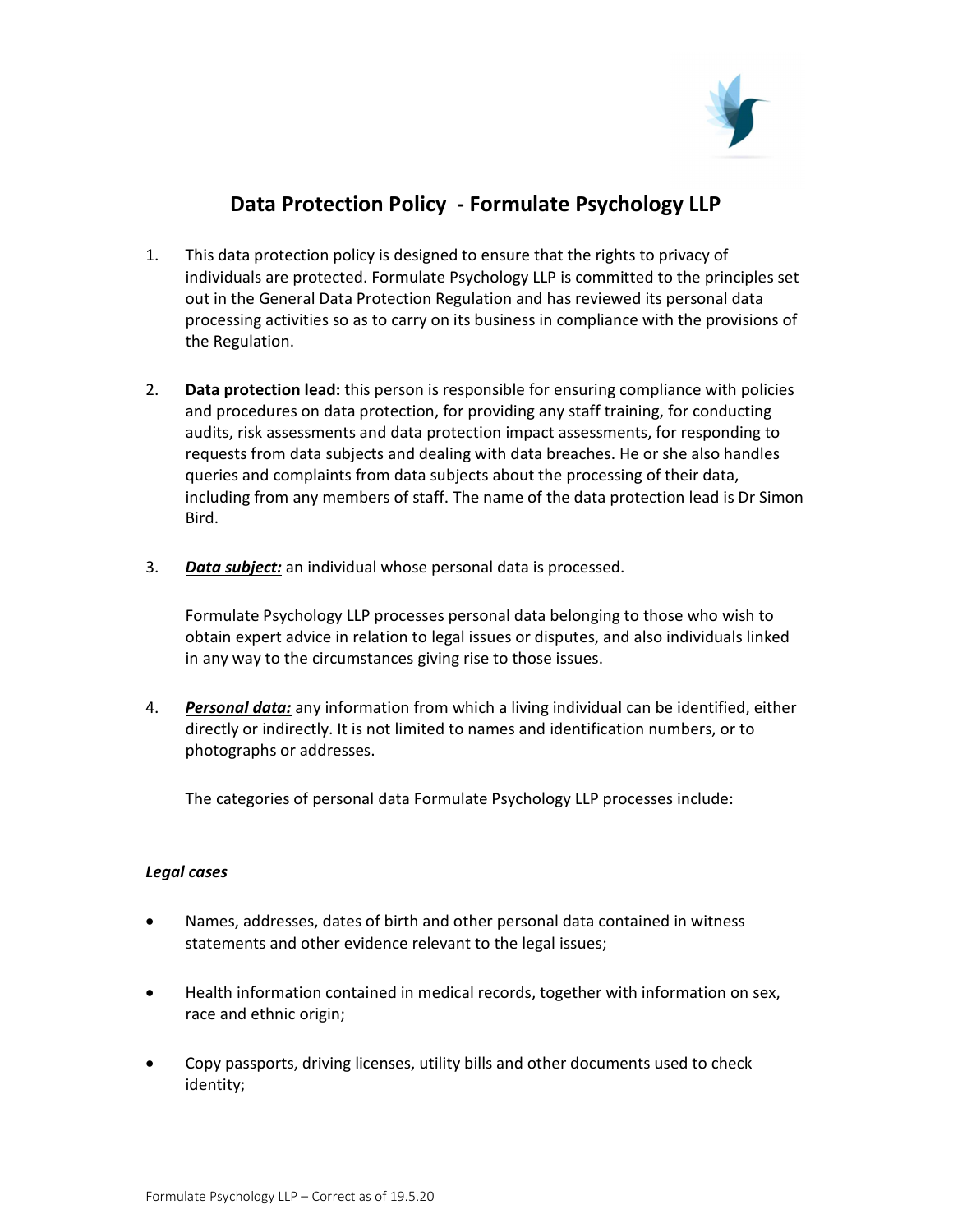

- Records, observations and professional reports arising from Local Authority involvement
- Legal documentation arising from care proceedings and / or private law proceedings

## Members of staff

- Names, addresses, dates of birth, personal email addresses and telephone numbers;
- CVs, contracts of employment, references, appraisals and salaries;
- Bank details and pay slips;
- Health information;
- 5. Special category data: information revealing an individual's racial or ethnic origin, political opinions, religious or philosophical beliefs, or trade union membership, genetic and biometric data, health information and data in relation to a person' s sex or sexual orientation.

The special category personal data Formulate Psychology LLP holds includes:

- Medical and other health records
- Information on sex, race and ethnic origin
- 6. Processing: covers any activity involving personal data, including holding, storage and destruction. The Information Commissioner says it is difficult to image an activity involving personal data that does not fall within the definition.
- 7. Formulate Psychology LLP processes personal data in order to carry out its work as an expert witness organisation and when carrying out other functions necessary to its business.
- 8. The data processing activities include: compiling expert reports, sending and receiving emails internally and externally, submitting invoices and filing them with receipts, uploading documents onto the cloud, archiving and destroying information.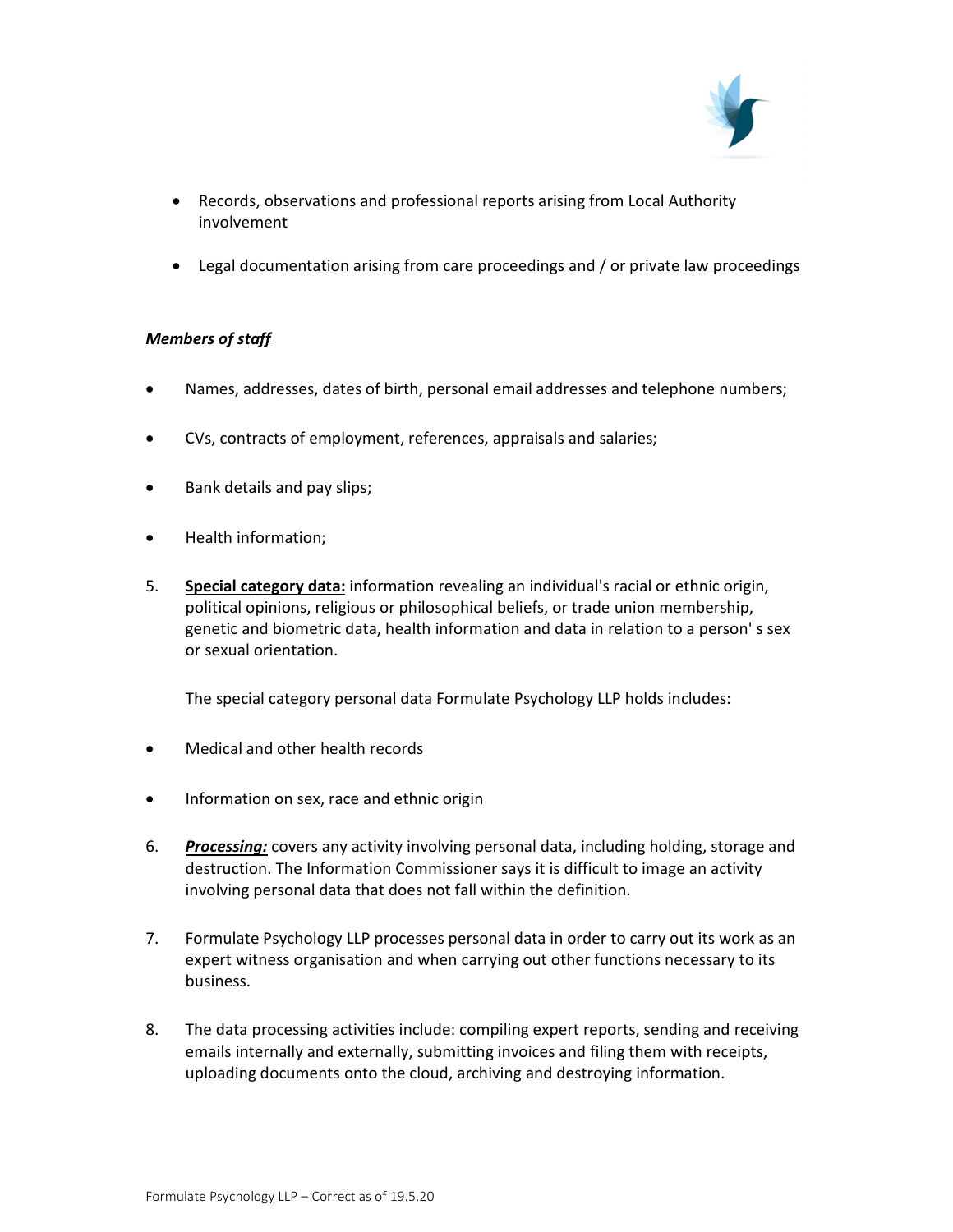

- 9. Sharing of personal data: Formulate Psychology LLP shares personal information internally, and also externally only when necessary to achieve its business purposes. In particular, it shares data with the following:
- Confidential waste disposal companies
- Website providers
- Cloud storage providers
- Accountants and other professional advisers
- HMRC
- VAT Commissioner
- **•** Companies House

Special category data is encrypted before it is shared. There is no transfer of data abroad.

- 10. Data controller: decides the why and the how of personal data processing. A controller can be a sole trader, a partnership, a private or public limited company or a large multi-national organization. It decides why it needs to collect personal data and how to process it. Formulate Psychology LLP is a data controller for the purposes of this policy.
- 11. Data processor: processes personal data in accordance with the written instructions of the data controller. Most of the organisations that Formulate Psychology LLP shares personal data with are processors.
- 12. Legitimising conditions: The processing of personal data is unlawful unless a legitimising condition, or lawful basis, applies. Formulate Psychology LLP generally relies on the following legitimising conditions:
- Legitimate interest as a business
- Contract (with employees)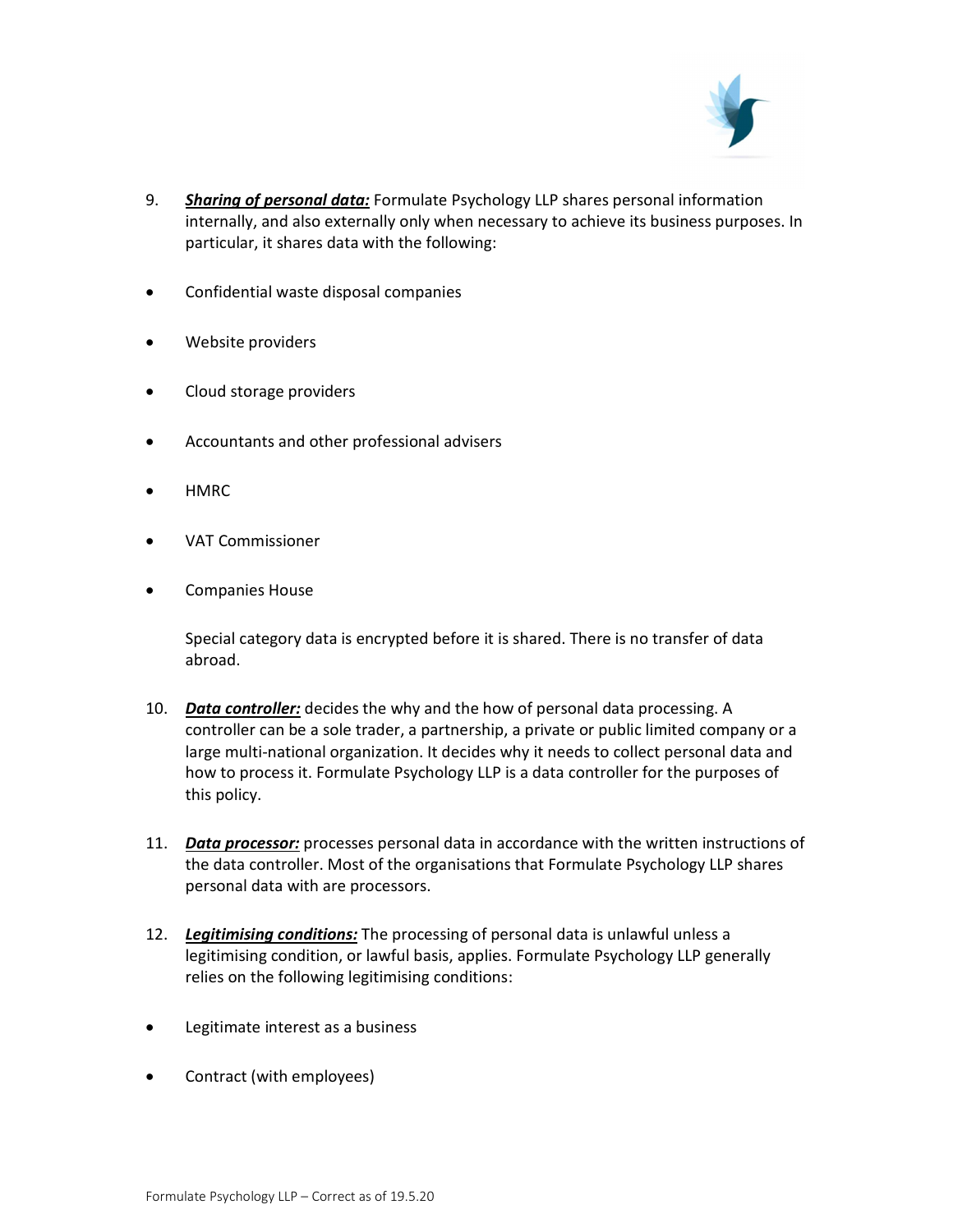

Consent

When processing special category data, Formulate Psychology LLP generally relies on one of the following additional legitimising conditions

- Legal claims
- Explicit consent

Formulate Psychology LLP avoids relying on the consent basis where possible. In order to be valid, consent must be freely given and as easily withdrawn as it was to give it.

- 13. Data protection principles: Where there is a lawful basis for processing personal data, Formulate Psychology LLP takes proportionate steps to ensure it carries out its personal data processing activities in accordance with the various conditions or principles contained in the GDPR.
- 14. Accountability: This principle is designed to ensure that data protection is embedded in an organisation at all levels of decision making and becomes fundamental to its culture. Not only must Formulate Psychology LLP comply with the General Data Protection Regulation but it must be able to show it complies. It is for this reason that this policy, and the appended policies have been written. All staff receive training in these policies and Formulate Psychology LLP ensures that they are implemented.
- 15. Data protection by design: This is an aspect of the accountability principle. It means that data protection risks are evaluated and eradicated and reduced at the very earliest stage, whenever there is a significant change in processes or procedures which entail a risk to data subjects. Examples: a substantial upgrade to an IT system, the introduction of CCTV cameras, outsourcing such as engaging a new cloud provider. Data Protection Impact Assessments are carried out by the data protection lead in these and other circumstances where there is likely to be a high risk to data subjects.
- 16. Data protection by default: minimisation: Another important principle is data minimisation. In other words, no more data should be collected, shared and stored than is strictly necessary. The retention periods for the personal data Formulate Psychology LLP stores are up to six years, as necessary. A schedule of retention periods is appended to this policy.
- 17. Security: This is one of the most important principles. Formulate Psychology LLP has taken physical, organisational and technical measures to ensure that its personal data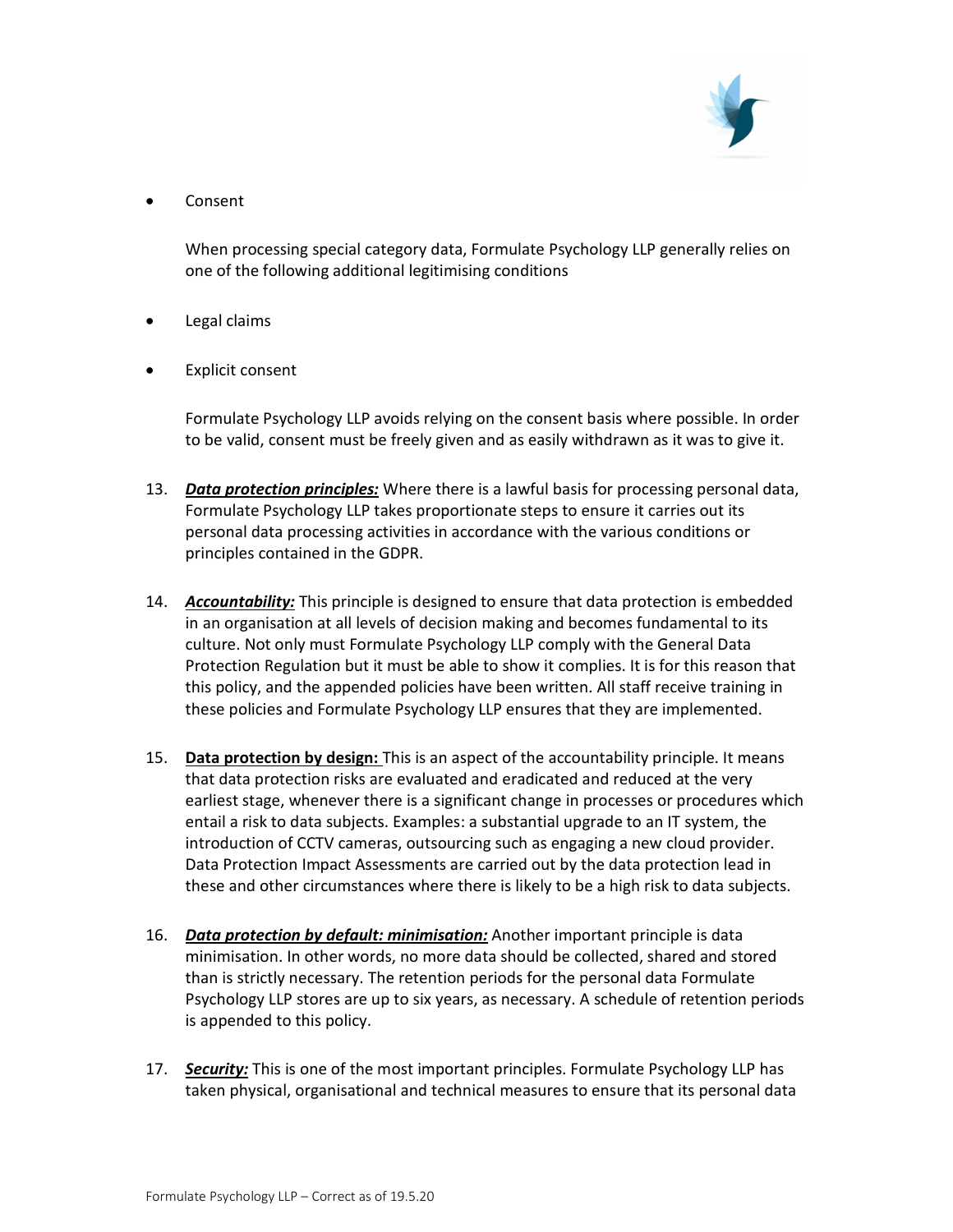

is secure. Hard copy as well as electronic data is processed in accordance with Formulate Psychology LLP's security policy.

- 18. Personal data breach: The data protection lead is responsible for responding to personal data breaches. He or she notifies the Information Commissioner as necessary, and also data subjects where the risk to them is high.
- 19. Breaches which carry any risk to data subjects must be reported to the Information Commissioner's Office (ICO) within 72 hours, together with a summary of the nature of the breach, the steps taken to reduce the risk to data subjects, and measures to prevent the breach from happening again. Formulate Psychology LLP 's data breach policy is available to download from the website.
- 20 Rights of data subjects: Data subjects have eight rights which include:
	- Right to be informed about what Formulate Psychology LLP does with personal data;
	- Right of access to personal data by means of a subject access request;
	- Right to rectification of inaccurate data, and to add to the information Formulate Psychology LLP holds about the data subject if it is incomplete;
	- Right to erasure, otherwise known as the right to be forgotten;
	- Right to restrict the processing of personal data;
	- Right to object to the processing Formulate Psychology LLP carries out based on its legitimate interest.

Formulate Psychology LLP must respond to requests from data subjects within one month. The procedure for responding to requests is appended to this policy.

- 21. Data Protection Risk Register: All personal data processing activities are recorded in the data protection risk register.
- 22. Personal data breaches are recorded in the risk register, whether they are reportable or not.